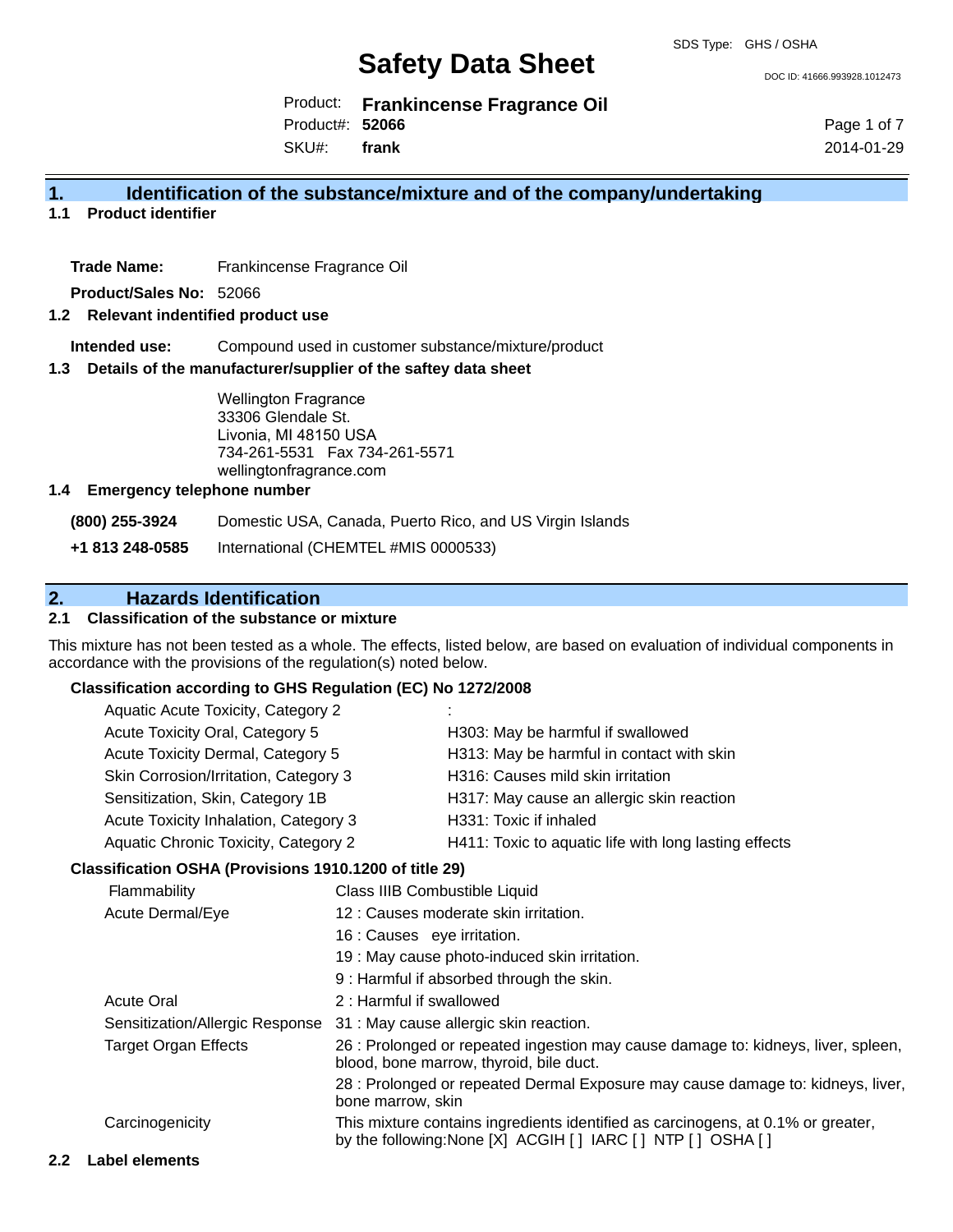Product: **Frankincense Fragrance Oil** Product#: **52066**

SKU#: **frank** Page 2 of 7 2014-01-29

DOC ID: 41666.993928.1012473

#### **Labelling (REGULATION (EC) No 1272/2008)**

#### **Hazard pictograms**





#### **Signal Word: Danger, Warning**

#### **Hazard statments**

| H <sub>303</sub>  | May be harmful if swallowed                     |
|-------------------|-------------------------------------------------|
| H <sub>3</sub> 13 | May be harmful in contact with skin             |
| H316              | Causes mild skin irritation                     |
| H317              | May cause an allergic skin reaction             |
| H <sub>331</sub>  | Toxic if inhaled                                |
| H411              | Toxic to aquatic life with long lasting effects |

#### **Precautionary Statements**

#### **Prevention:**

| FICVEIIUUII.     |                                                                                                    |
|------------------|----------------------------------------------------------------------------------------------------|
| P <sub>233</sub> | Keep container tightly closed                                                                      |
| P <sub>271</sub> | Use only outdoors or in a well-ventilated area                                                     |
| P <sub>272</sub> | Contaminated work clothing should not be allowed out of the workplace                              |
| P <sub>273</sub> | Avoid release to the environment                                                                   |
| Response:        |                                                                                                    |
| $P302 + P352$    | IF ON SKIN: Wash with soap and water                                                               |
| $P304 + P340$    | IF INHALED: Remove victim to fresh air and keep at rest in a position comfortable for<br>breathing |
| P311             | Call a POISON CENTER or doctor/physician                                                           |
| P312             | Call a POISON CENTER or doctor/physician if you feel unwell                                        |
| $P333 + P313$    | If skin irritation or a rash occurs: Get medical advice/attention                                  |
| P363             | Wash contaminated clothing before reuse                                                            |
| P391             | <b>Collect Spillage</b>                                                                            |
|                  |                                                                                                    |

#### **2.3 Other Hazards**

**no data available**

### **3. Composition/Information on Ingredients**

#### **3.1 Mixtures**

This product is a complex mixture of ingredients, which contains among others the following substance(s), presenting a health or environmental hazard within the meaning of the UN Globally Harmonized System of Classification and Labeling of Chemicals (GHS):

| CAS#<br>Ingredient | EC#       | Conc.<br>Range | <b>GHS Classification</b> | <b>OSHA Classification</b> |
|--------------------|-----------|----------------|---------------------------|----------------------------|
| 84-66-2            | 201-550-6 | $40 - 50 \%$   | H316                      |                            |
| Diethyl phthalate  |           |                |                           |                            |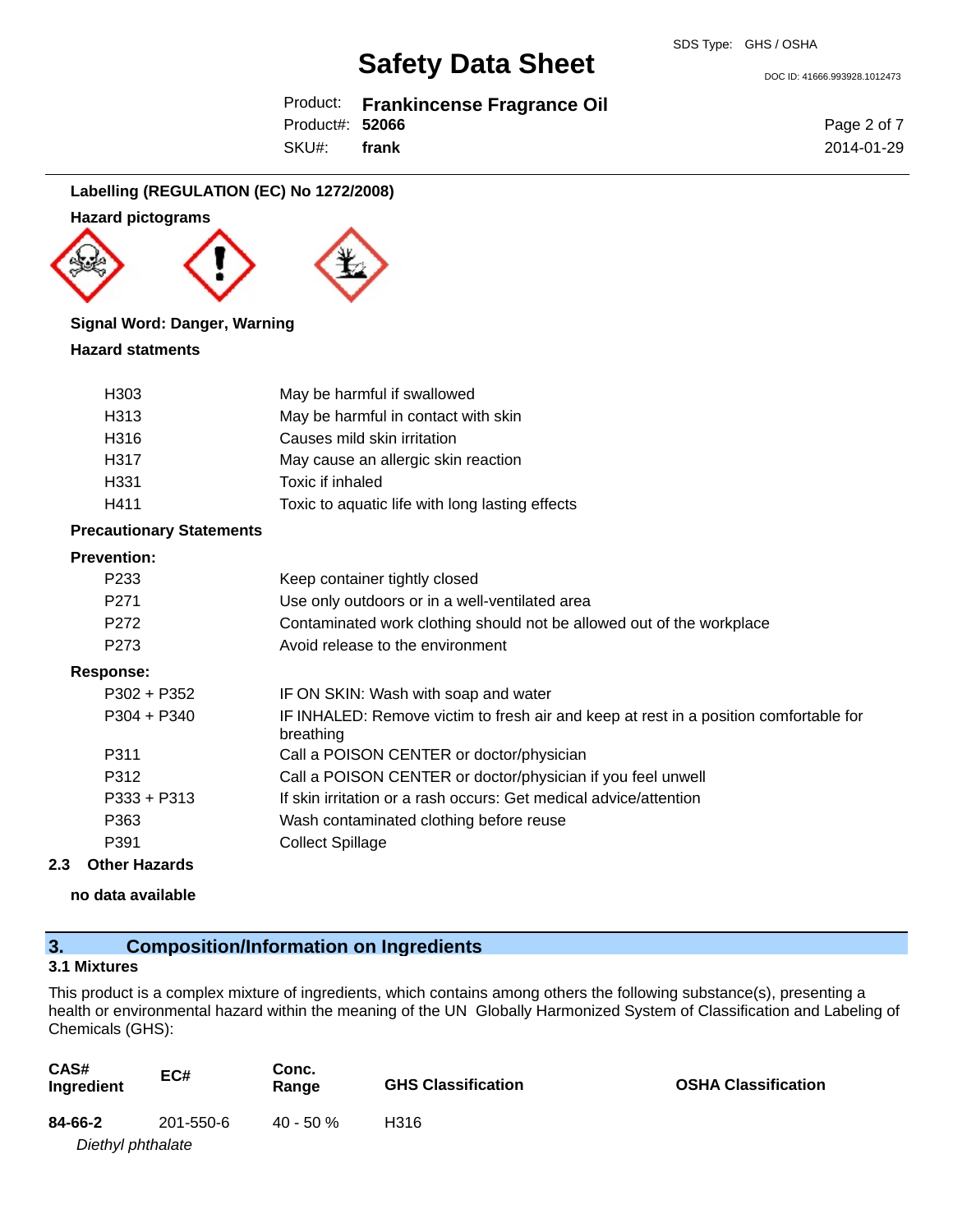#### SDS Type: GHS / OSHA

## **Safety Data Sheet**

DOC ID: 41666.993928.1012473

Page 3 of 7 2014-01-29

|                           | <b>UAIGLY DAIA UIIGGL</b>      |                                                |                                                     | DOC ID: 4166               |  |
|---------------------------|--------------------------------|------------------------------------------------|-----------------------------------------------------|----------------------------|--|
|                           |                                | Product:<br>Product#:<br>SKU#:                 | <b>Frankincense Fragrance Oil</b><br>52066<br>frank |                            |  |
| <b>CAS#</b><br>Ingredient | EC#                            | Conc.<br>Range                                 | <b>GHS Classification</b>                           | <b>OSHA Classification</b> |  |
| 8050-15-5                 | 232-476-2                      | 20 - 30 %                                      | H412                                                | 31                         |  |
|                           |                                | Methyl ester of rosin (partially hydrogenated) |                                                     |                            |  |
| 120-51-4                  | 204-402-9                      | $10 - 20 \%$                                   | H302; H313; H411                                    | 28, 3                      |  |
| <b>Benzyl Benzoate</b>    |                                |                                                |                                                     |                            |  |
| 89957-98-2                | 289-620-2                      | $2 - 5%$                                       | H226; H304; H315; H410                              |                            |  |
|                           | Boswellia carterii extract     |                                                |                                                     |                            |  |
| 32210-23-4                | 250-954-9                      | $2 - 5%$                                       | H303; H316; H317; H411                              | 11, 15                     |  |
|                           | 4-tert-Butylcyclohexyl acetate |                                                |                                                     |                            |  |
| $91 - 64 - 5$             | 202-086-7                      | $2 - 5%$                                       | H302; H317                                          | 12, 15, 2, 26, 31, 9       |  |
| Coumarin                  |                                |                                                |                                                     |                            |  |
| 8000-27-9                 | 285-370-3                      | $2 - 5%$                                       | H304; H316; H410; H411                              | 3                          |  |
|                           | Juniperus Virginiana Oil       |                                                |                                                     |                            |  |
| 8016-26-0                 | 283-893-1                      | $2 - 5%$                                       | H226; H304; H316; H319; H410; H411                  | 12, 16, 3, 31              |  |
|                           | Labdanum oil (Cistus spp.)     |                                                |                                                     |                            |  |
| 106-22-9                  | 203-375-0                      | $1 - 2%$                                       | H303; H313; H315; H317; H319                        | 11, 15                     |  |
| Citronellol               |                                |                                                |                                                     |                            |  |
| 66068-84-6                | 266-100-3                      | $1 - 2%$                                       | H315; H411                                          | 11, 15                     |  |

*Isocamphenyl cyclohexanol (mixed isomers)*

204-846-3 *a-Isomethyl ionone* **127-51-5** 204-846-3 1 - 2 % H315; H317; H320; H411 11, 15, 19, 26, 28, 31

See Section 16 for full text of GHS classification codes

Total Hydrocarbon Content  $(% \mathcal{L}_{0}$  (% w/w) = 1.42

# **4. First Aid Measures**

#### **4.1 Description of first aid measures**

| Inhalation:                                                     | Remove from exposure site to fresh air and keep at rest.<br>Obtain medical advice.                            |
|-----------------------------------------------------------------|---------------------------------------------------------------------------------------------------------------|
| Eye Exposure:                                                   | Flush immediately with water for at least 15 minutes.<br>Contact physician if symptoms persist.               |
| <b>Skin Exposure:</b>                                           | Remove contaminated clothes. Wash thoroughly with water (and soap).<br>Contact physician if symptoms persist. |
| Ingestion:                                                      | Rinse mouth with water and obtain medical advice.                                                             |
| 4.2 Most important symptoms and effects, both acute and delayed |                                                                                                               |
| <b>Symptoms:</b>                                                | no data available                                                                                             |
| Risks:                                                          | Refer to Section 2.2 "Hazard Statements"                                                                      |
|                                                                 |                                                                                                               |

#### **4.3 Indication of any immediate medical attention and special treatment needed**

| Treatment: | Refer to Section 2.2 "Response" |
|------------|---------------------------------|
|------------|---------------------------------|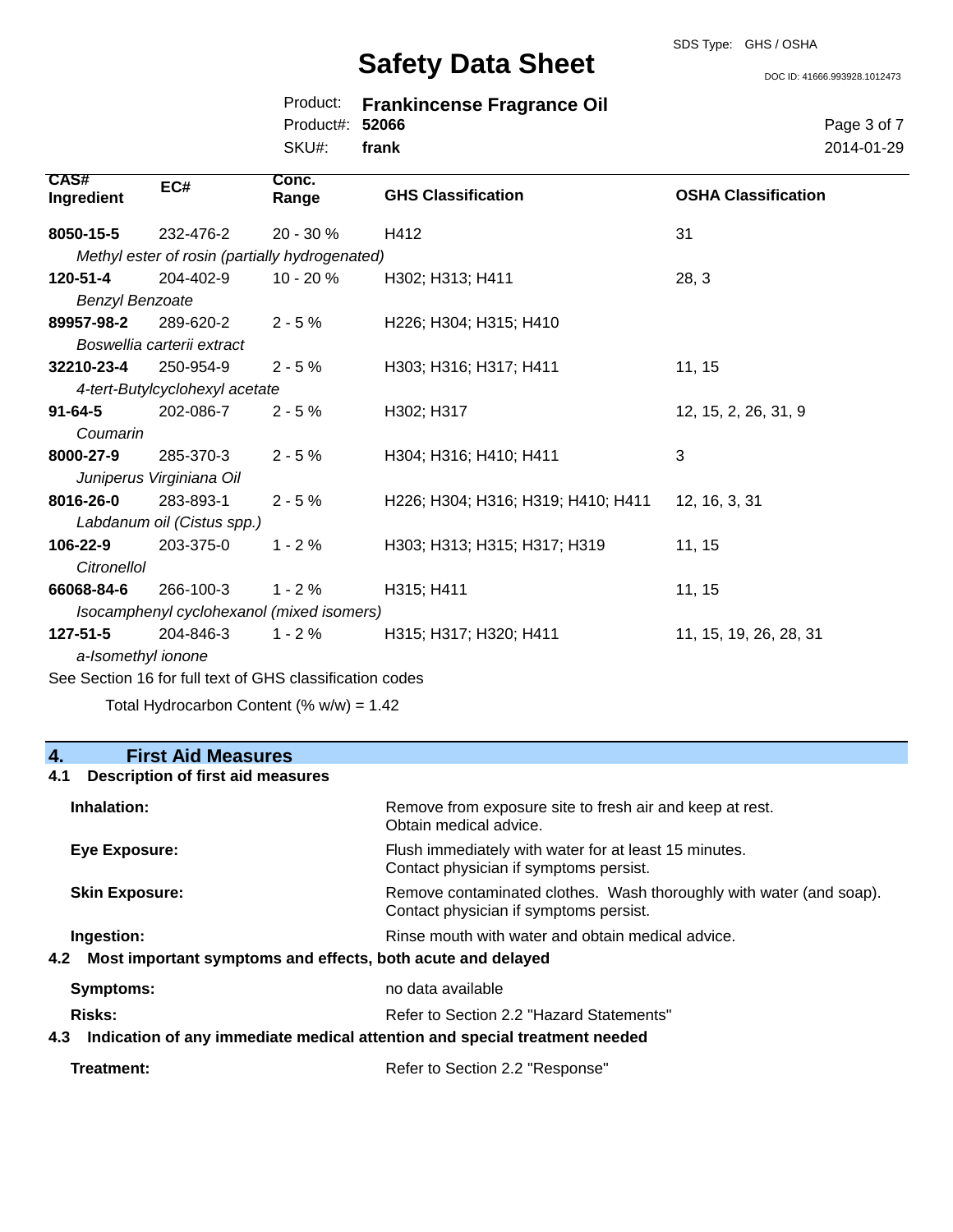SDS Type: GHS / OSHA

## **Safety Data Sheet**

DOC ID: 41666.993928.1012473

|                 | Product: Frankincense Fragrance Oil |
|-----------------|-------------------------------------|
| Product#: 52066 |                                     |

SKU#: **frank** Page 4 of 7 2014-01-29

| 5.<br><b>Fire-Fighting measures</b>                       |                                                   |
|-----------------------------------------------------------|---------------------------------------------------|
| 5.1<br><b>Extinguishing media</b>                         |                                                   |
| Suitable:                                                 | Carbon dioxide (CO2), Dry chemical, Foam          |
| Unsuitable                                                | Do not use a direct water jet on burning material |
| 5.2 Special hazards arising from the substance or mixture |                                                   |
| During fire fighting:                                     | Water may be ineffective                          |
| 5.3<br><b>Advice for firefighters</b>                     |                                                   |
| <b>Further information:</b>                               | Standard procedure for chemical fires             |

#### **6. Accidental Release Measures**

#### **6.1 Personal precautions, protective equipment and emergency procedures**

Avoid inhalation and contact with skin and eyes. A self-contained breathing apparatus is recommended in case of a major spill.

#### **6.2 Environmental precautions**

Keep away from drains, soil, and surface and groundwater.

#### **6.3 Methods and materials for containment and cleaning up**

Clean up spillage promptly. Remove ignition sources. Provide adequate ventilation. Avoid excessive inhalation of vapors. Gross spillages should be contained by use of sand or inert powder and disposed of according to the local regulations.

#### **6.4 Reference to other sections**

Not Applicable

#### **7. Handling and Storage**

#### **7.1 Precautions for safe handling**

Apply according to good manufacturing and industrial hygiene practices with proper ventilation. Do not drink, eat or smoke while handling. Respect good personal hygiene.

#### **7.2 Conditions for safe storage, including any incompatibilities**

Store in a cool, dry and ventilated area away from heat sources and protected from light in tightly closed original container. Avoid plastic and uncoated metal container. Keep air contact to a minimum.

#### **7.3 Specific end uses**

No information available

### **8. Exposure Controls/Personal Protection**

#### **8.1 Control parameters**

| <b>Exposure Limits:</b> |                   |                                                                            |
|-------------------------|-------------------|----------------------------------------------------------------------------|
| Component               |                   | ACGIH<br>ACGIH<br><b>OSHA</b><br>OSHA<br>TWA ppm STEL ppm TWA ppm STEL ppm |
| 84-66-2                 | Diethyl phthalate |                                                                            |

**Engineering Controls:** Use local exhaust as needed.

#### **8.2 Exposure controls - Personal protective equipment**

**Eye protection:** Tightly sealed goggles, face shield, or safety glasses with brow guards and side shields, etc. as may be appropriate for the exposure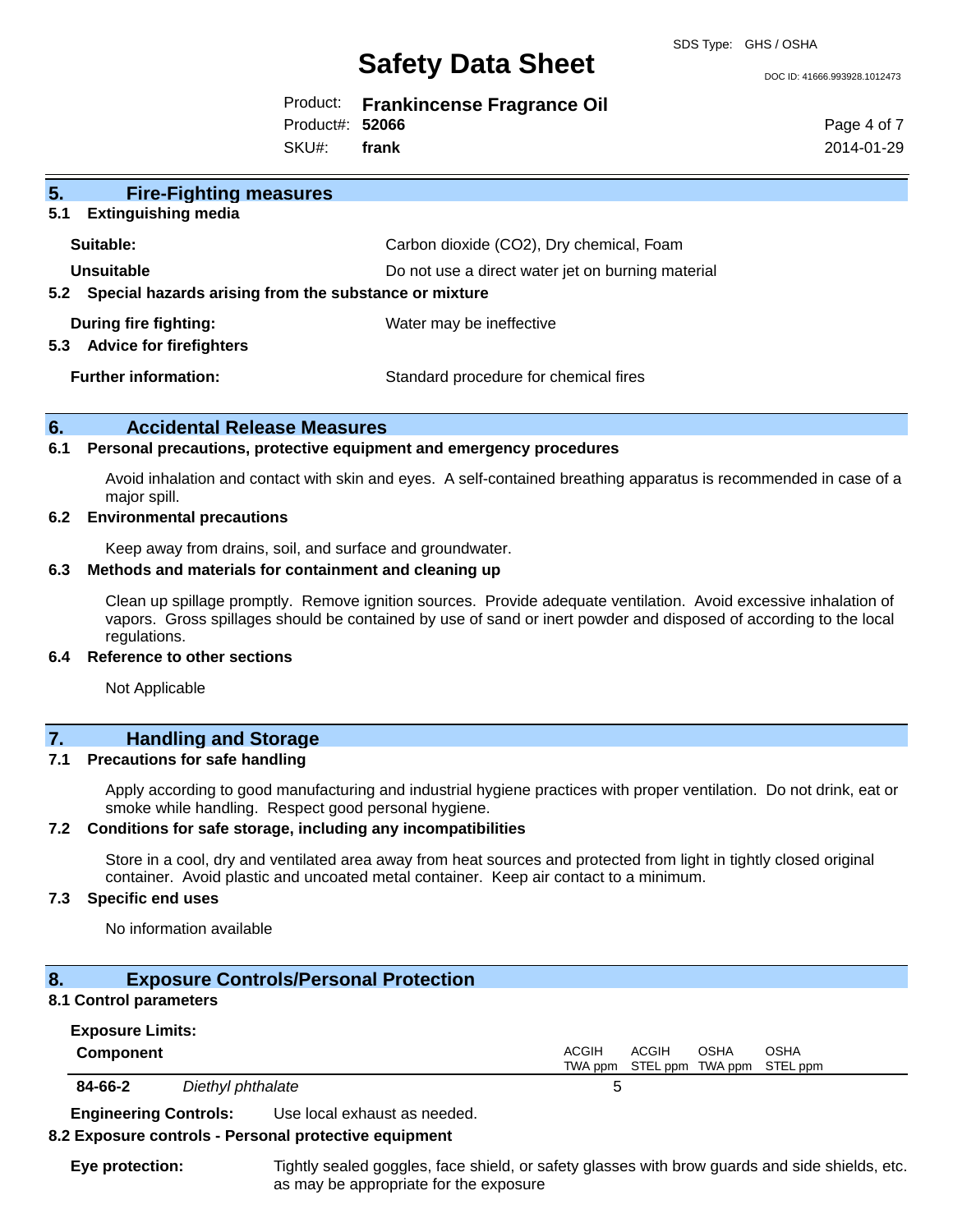DOC ID: 41666.993928.1012473

Page 5 of 7 2014-01-29

|                 | Product: Frankincense Fragrance Oil |
|-----------------|-------------------------------------|
| Product#: 52066 |                                     |
| SKU#: frank     |                                     |

**Respiratory protection:** Avoid excessive inhalation of concentrated vapors. Apply local ventilation where appropriate. **Skin protection:** Avoid Skin contact. Use chemically resistant gloves as needed.

### **9. Physical and Chemical Properties**

### **9.1 Information on basic physical and chemical properties**

| Appearance:                  | Conforms to Standard |
|------------------------------|----------------------|
| Odor:                        | Conforms to Standard |
| Color:                       | Amber to Orange      |
| <b>Viscosity:</b>            | Liquid               |
| <b>Freezing Point:</b>       | Not determined       |
| <b>Boiling Point:</b>        | Not determined       |
| <b>Melting Point:</b>        | Not determined       |
| <b>Flashpoint:</b>           | >200 F (93.33 C)     |
| <b>Auto flammability:</b>    | Not determined       |
| <b>Explosive Properties:</b> | None Expected        |
| <b>Oxidizing properties:</b> | None Expected        |
| Vapor Pressure (mmHg@20 C):  | 0.0022               |
| %VOC:                        | 0.0018               |
| Specific Gravity @ 25 C:     | 1.0735               |
| Density @ 25 C:              | 1.0705               |
| Refractive Index @ 25 C:     | 1.5130               |
| Soluble in:                  | Oil                  |

## **10. Stability and Reactivity**

| 10.1 Reactivity                         | None                                               |
|-----------------------------------------|----------------------------------------------------|
| <b>10.2 Chemical stability</b>          | Stable                                             |
| 10.3 Possibility of hazardous reactions | None known                                         |
| 10.4 Conditions to avoid                | None known                                         |
| 10.5 Incompatible materials             | Strong oxidizing agents, strong acids, and alkalis |
| 10.6 Hazardous decomposition products   | None known                                         |

| <b>Toxicological Information</b><br>11. |                                                          |
|-----------------------------------------|----------------------------------------------------------|
| <b>11.1 Toxicological Effects</b>       |                                                          |
| <b>Acute toxicity - Oral</b>            | (LD50: 3,661.26) May be harmful if swallowed             |
| <b>Acute toxicity - Dermal</b>          | (LD50: 3,442.31) May be harmful in contact with skin     |
| <b>Acute toxicity - Inhalation</b>      | (LC50: 8.22) Toxic if inhaled                            |
| <b>Skin corrosion / irritation</b>      | Causes mild skin irritation                              |
| Serious eye damage / irritation         | Not classified - the classification criteria are not met |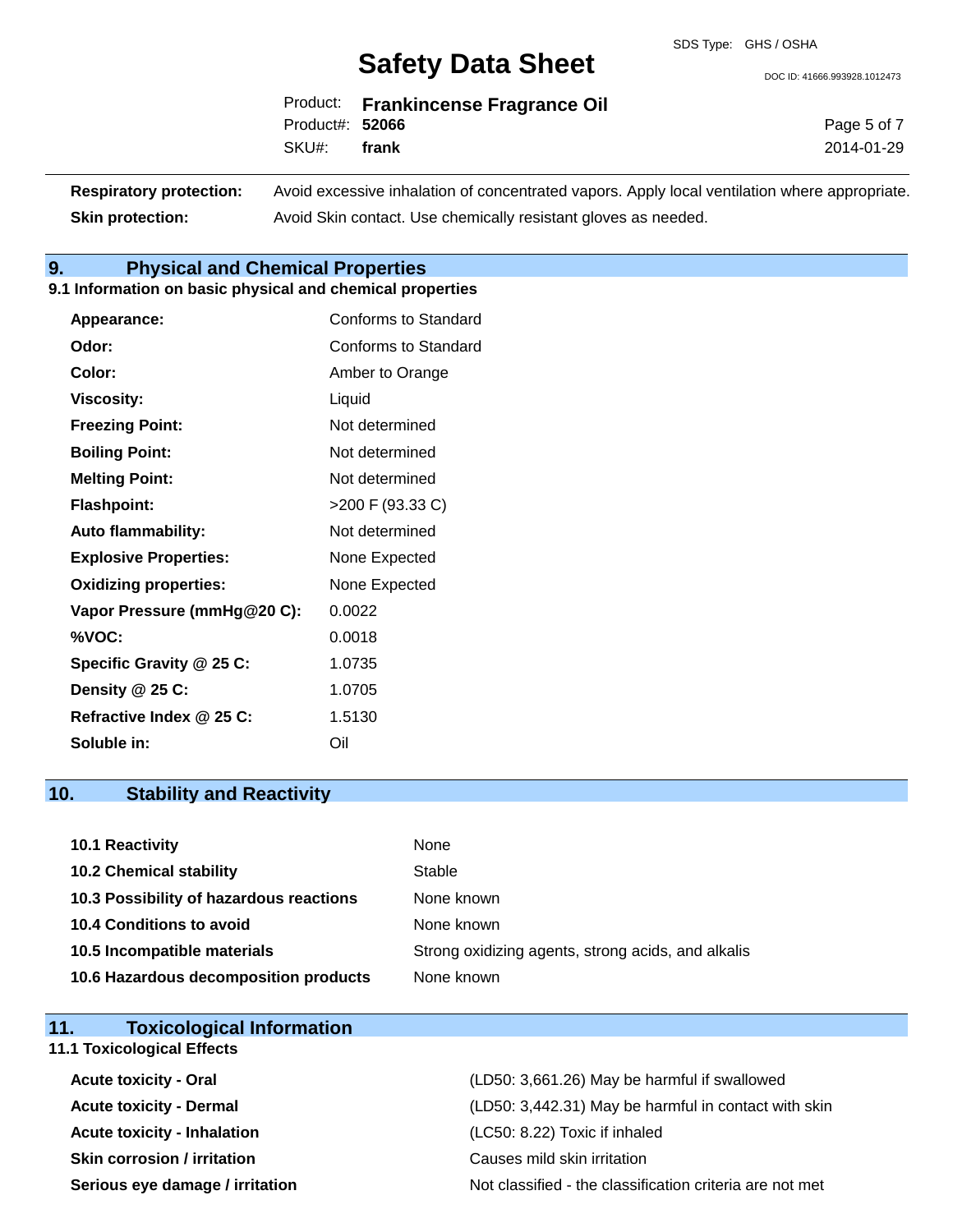SDS Type: GHS / OSHA

DOC ID: 41666.993928.1012473

|                 | Product: Frankincense Fragrance Oil |
|-----------------|-------------------------------------|
| Product#: 52066 |                                     |
| SKU#: frank     |                                     |

Page 6 of 7 2014-01-29

| <b>Respiratory sensitization</b>                   | Not classified - the classification criteria are not met |
|----------------------------------------------------|----------------------------------------------------------|
| <b>Skin sensitization</b>                          | May cause an allergic skin reaction                      |
| <b>Germ cell mutagenicity</b>                      | Not classified - the classification criteria are not met |
| Carcinogenicity                                    | Not classified - the classification criteria are not met |
| <b>Reproductive toxicity</b>                       | Not classified - the classification criteria are not met |
| Specific target organ toxicity - single exposure   | Not classified - the classification criteria are not met |
| Specific target organ toxicity - repeated exposure | Not classified - the classification criteria are not met |
| <b>Aspiration hazard</b>                           | Not classified - the classification criteria are not met |

| <b>Ecological Information</b><br>12. |                                                 |
|--------------------------------------|-------------------------------------------------|
| <b>12.1 Toxicity</b>                 |                                                 |
| <b>Acute acquatic toxicity</b>       |                                                 |
| <b>Chronic acquatic toxicity</b>     | Toxic to aquatic life with long lasting effects |
| <b>Toxicity Data on soil</b>         | no data available                               |
| <b>Toxicity on other organisms</b>   | no data available                               |
|                                      |                                                 |
| 12.2 Persistence and degradability   | no data available                               |
| 12.3 Bioaccumulative potential       | no data available                               |
| 12.4 Mobility in soil                | no data available                               |
| 12.5 Other adverse effects           | no data available                               |
|                                      |                                                 |

### **13. Disposal Conditions**

#### **13.1 Waste treatment methods**

Do not allow product to reach sewage systems. Dispose of in accordance with all local and national regulations. Send to a licensed waste management company.The product should not be allowed to enter drains, water courses or the soil. Do not contaminate ponds, waterways or ditches with chemical or used container.

### **14. Transport Information**

| <b>Regulator</b>                                                              |            | <b>Class</b> | <b>Pack Group</b>                   | <b>Sub Risk</b> | UN-nr. |
|-------------------------------------------------------------------------------|------------|--------------|-------------------------------------|-----------------|--------|
| U.S. DOT (Non-Bulk)                                                           |            |              | Not Regulated - Not Dangerous Goods |                 |        |
| <b>Chemicals NOI</b>                                                          |            |              |                                     |                 |        |
| <b>ADR/RID (International Road/Rail)</b>                                      |            |              |                                     |                 |        |
| <b>Environmentally Hazardous</b><br>Liquid, n.o.s.<br><b>IATA (Air Cargo)</b> | Substance. | 9            | Ш                                   |                 | UN3082 |
| <b>Environmentally Hazardous</b><br>Liquid, n.o.s.<br><b>IMDG (Sea)</b>       | Substance, | 9            | Ш                                   |                 | UN3082 |
| <b>Environmentally Hazardous</b><br>Liquid, n.o.s.                            | Substance, | 9            | Ш                                   |                 | UN3082 |